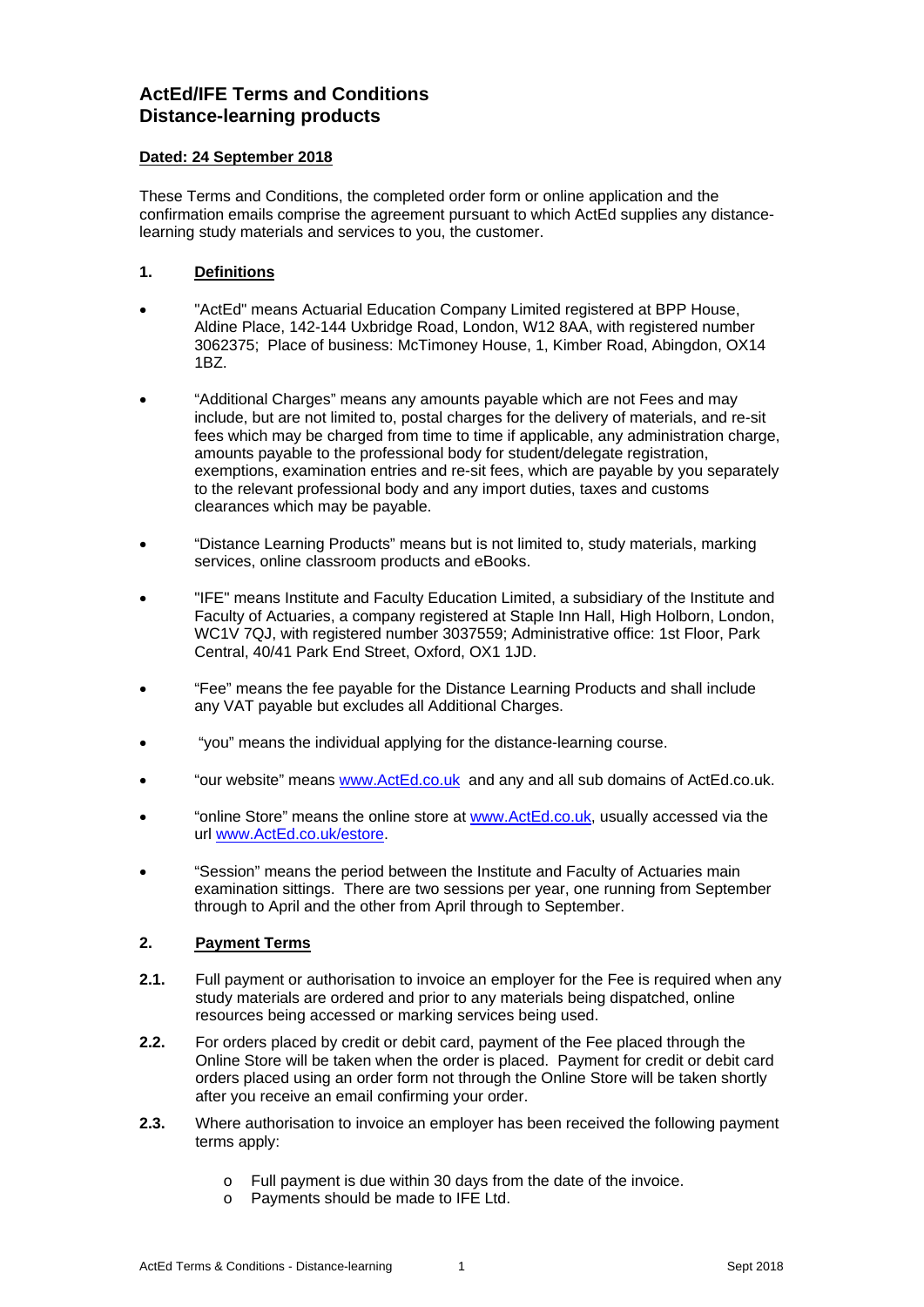- o ActEd reserves the right to charge late payment interest on any outstanding invoices, at a rate of 8% above the Bank of England base rate.
- o ActEd reserves the right to recover any reasonable debt collection costs in connection with this Agreement.
- o Where applicable, the employer is liable for all unpaid invoices.
- **2.4.** ActEd's Fees exclude amounts payable to the professional body for student / delegate registration, exemptions and examination entries, which are payable by you separately and ActEd accepts no responsibility for this.

#### **3. Study Materials**

- **3.1.** ActEd will dispatch study materials, when they are available for dispatch, on receipt of full payment or authorisation to invoice an employer in accordance with the following delivery guidelines.
	- o UK: delivery within approximately 4-5 working days of dispatch;
	- o Europe: delivery within approximately 7-9 working days of dispatch; and
	- o Rest of the world: delivery within approximately 8-10 working days of dispatch.
- **3.2.** ActEd must be notified of any queries, complaints or short deliveries within 14 days of receipt of study materials.

#### **4. Delivery of Study Materials**

- **4.1.** Study materials will be delivered to the premises set out in the order.
- **4.2.** ActEd will use reasonable endeavours to maintain adequate stocks of study materials so as to be able to fulfil the order.
- **4.3.** ActEd will ensure that the study materials are appropriately packaged in such a manner as to enable them to reach you in good condition.
- **4.4.** Delivery of the study materials will occur when they are delivered to the premises set out in the order. Title in the study materials will pass to the customer on receipt of full payment.
- **4.5.** When ordering goods from ActEd for delivery (other than in the UK) you may be subject to import duties and taxes, which are levied once the goods reach the specified destination.
- **4.6.** Any additional charges for customs clearance must be borne by you; ActEd has no control over these charges and cannot predict what they may be. Customs policies vary widely from country to country, so you should contact your local customs office for further information. Additionally, please note that when you order study materials from ActEd, you are considered the importer of record and must comply with all laws and regulations of the country in which you are receiving the goods.

#### **5. Intellectual Property**

- **5.1.** ActEd grants, you, the customer a non-transferable, non-exclusive licence to use its study materials (including information, training material content, software and data) under the terms of this Agreement.
- **5.2.** This licence terminates upon termination of this Agreement for whatever reason.
- **5.3.** You, the customer warrants that you shall only use the study materials for your own educational purposes and shall not, without ActEd's prior written consent, copy, make available, retransmit, reproduce, sell, disseminate, licence, distribute, publish, broadcast or otherwise circulate any study materials (or any part of them) to any person other than in accordance with this Agreement.
- **5.4.** You, the customer shall fully indemnify ActEd in respect of any infringement of any intellectual property rights arising as a result of your use of any study materials in breach of this Agreement.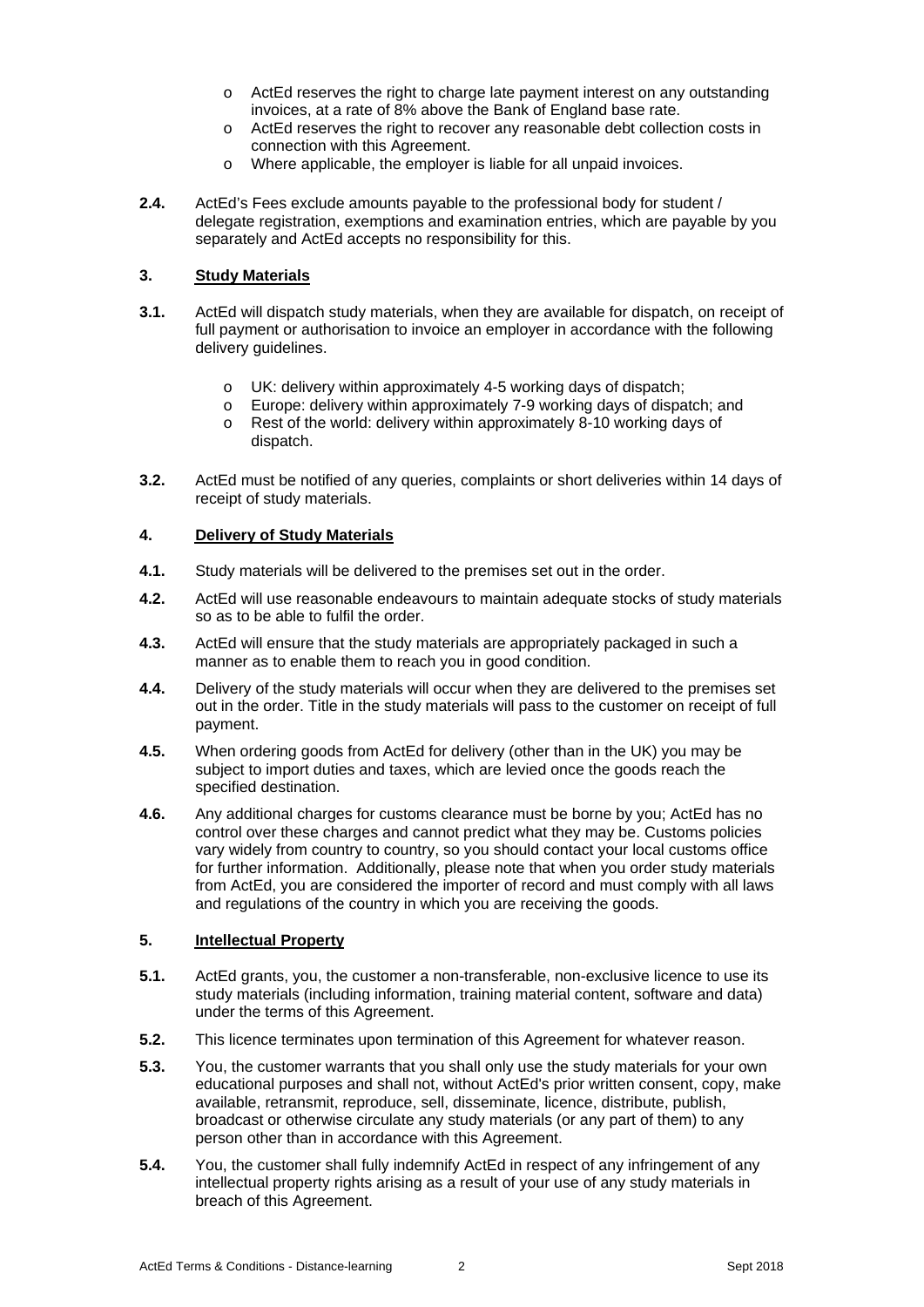# **6. Marking Services**

- **6.1.** Series Marking and Mock Exam Marking is valid only for the Session for which it is purchased. It cannot be deferred to a later study Session.
- **6.2.** Where a relevant marking service has been purchased, Assignments and Mock Exams can be submitted for marking by email. Full instructions for completing and submitting an assignment or mock exam can be found on the coversheet, supplied with the assignment and on our website.
- **6.3.** Any scripts submitted to ActEd using Series Marking or Mock Exam Marking after the final deadline date, published in the Study Guide and on our website, will not be marked. Scripts submitted using Marking Vouchers must be received by the marking voucher deadline in order to be returned by the date of the exam. It is the customer's responsibility to ensure that a script is sent in good time.
- **6.4.** Scripts will be passed to the next available marker and will be returned electronically. We encourage markers to return scripts quickly, but you should be aware that scripts submitted around the time of the final deadlines may have a significantly slower turnaround time than usual.

# **7. Online Classroom and Paper B Online Resources (PBOR) Products**

- **7.1.** If purchase an Online Classroom or PBOR (on its own or part of a CMP) then the following terms in this Clause 9 shall apply.
- **7.2.** The receipt of the Online Classroom or PBOR content is personal to you and you may not transfer your rights to access the Online Classroom content or provide the Online Classroom content to any other person.
- **7.3.** You may incur charges to your internet service provider while you are accessing and / or downloading Course Materials for the Online Classroom or PBOR. Charges may also be payable to third parties for use of the software necessary to access and / or download Course Materials from the Online Classroom/PBOR. You are responsible for paying these charges.
- **7.4.** Save as expressly set out in these Terms, you may not modify, copy, reproduce, republish, upload, post, transmit or distribute in any way any of the Online Classroom or PBOR content. You may not modify, adapt, merge, translate, disassemble, decompile, recompile or reverse engineer any software forming part of the Online Classroom/PBOR or create derivative works based on the whole of or any part of the Online Classroom or PBOR. Use of the Online Classroom or PBOR not expressly permitted in these Terms is strictly prohibited and will constitute an infringement of either ActEd's copyright or ActEd's other intellectual property rights, and / or the copyright or other intellectual property rights of ActEd's licensors.
- **7.5.** If for any reason, face-to-face or Live Online tuition giving you entitlement to a discounted price, is cancelled by you then access to the Online Course will be cancelled immediately unless you agree to purchase the Online Course at the full price.
- **7.6.** If you have downloaded or accessed any Online Classroom Materials and subsequently cancel face-to-face or Live Online tuition, which entitled you to a discounted price, then a cancellation charge will apply so that the net cost to you of using the Online Course is equal to the full price.
- **7.7.** Please note that it is your responsibility to check that the computer you plan to use to access the Online Classroom or PBOR is compatible with the minimum specification requirement that relates to these online courses. You acknowledge and accept that ActEd cannot be held responsible for any technical problems you encounter accessing these online courses.
- **7.8.** You accept and acknowledge that periods of downtime may be required in respect of the information technology infrastructure connected to our website and that technical support may not be available during such periods of downtime. Further you accept that you will not have a claim for breach of contract or otherwise in respect of such period of unavailability.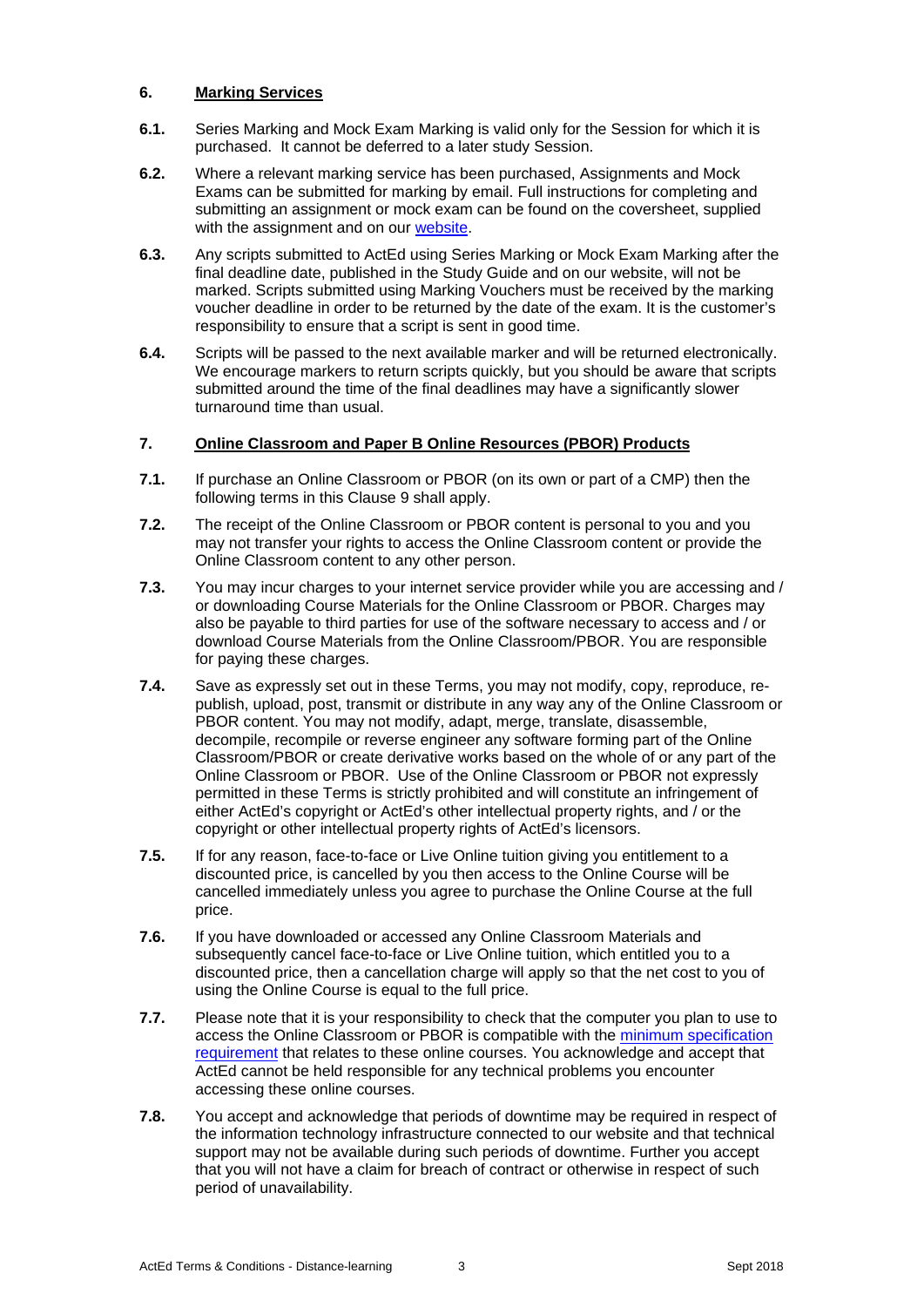- **7.9.** ActEd will use reasonable endeavours to make the Online Classroom and PBOR available but cannot guarantee uninterrupted availability. ActEd reserves the right to suspend access to our website for the purpose of scheduled or emergency maintenance, repairs or upgrades to improve the performance or functionality of our website.
- **7.10.** You also accept and acknowledge that ActEd cannot be held responsible for any delay or disruptions to your access to the online courses as a result of such suspension or any of the following:
	- the operation of the internet and the World Wide Web, including but not limited to viruses;
	- any firewall restrictions that have been placed on your network or the computer you are using to access the Online Classroom;
	- failures of telecommunications links and equipment; or
	- updated browser issues.

# **8. Additional Terms for the purchase of eBooks**

- **8.1.** In order to be able to download an eBook, you must have:
	- access to an Internet connection;
	- downloaded and have access to the relevant software/platform (Adobe Digital editions or an alternative platform notified to you by ActEd);
	- set up an Adobe ID, or an account in an alternative platform;
	- and your computer must be running Windows XP and above or Mac OS X and above.
- **8.2.** You can only download the eBook once using the token provided. Once a token has been validated by you a new token will not be issued. eBooks can typically be used on up to 4 or 6 computer machines as long as they are validated with your relevant ID.
- **8.3.** Your purchase of an eBook only entitles you to print a maximum of 100% of the eBook and multiple copies of the same page will all count towards the maximum allowance. We strongly recommend that you read the guidance issued to you before printing any of your eBook.
- **8.4.** Please note that it is your responsibility to check that the computer you plan to use to access an eBook is compatible with the minimum specification requirement that relates to ActEd's eBooks. We strongly recommend that you read all guidance issued to you before downloading and using an eBook. You acknowledge and accept that ActEd cannot be held responsible for any technical problems you encounter accessing an eBook.

### **9. Length of access of digital content**

**9.1.** Access to Online Classroom and PBOR will expire 13 months after purchase.

#### **10. Cancellation Rights**

- **10.1.** Under the Consumer Contracts (Information, Cancellation and Additional Charges) Regulations 2013 ("Consumer Contract Regulations") you may cancel your purchase within a period of 14 days beginning on the day of purchase or in the case of study materials the day after which study materials are received by you ("Cancellation Period"). In addition to your rights under the Consumer Contract Regulations, ActEd also allows you to return unopened printed goods within 28 days of purchase, although cancellation charges will apply (see Clause 0). Please note that you cannot cancel your purchase of the following categories:
	- **10.1.1.** with respect to any digital products, including but not limited to eBooks, PBOR (whether purchased as a standalone item or as part of a CMP) and other online courses and materials, your right to cancel and obtain a refund will be lost if you have given ActEd express consent to supply them to you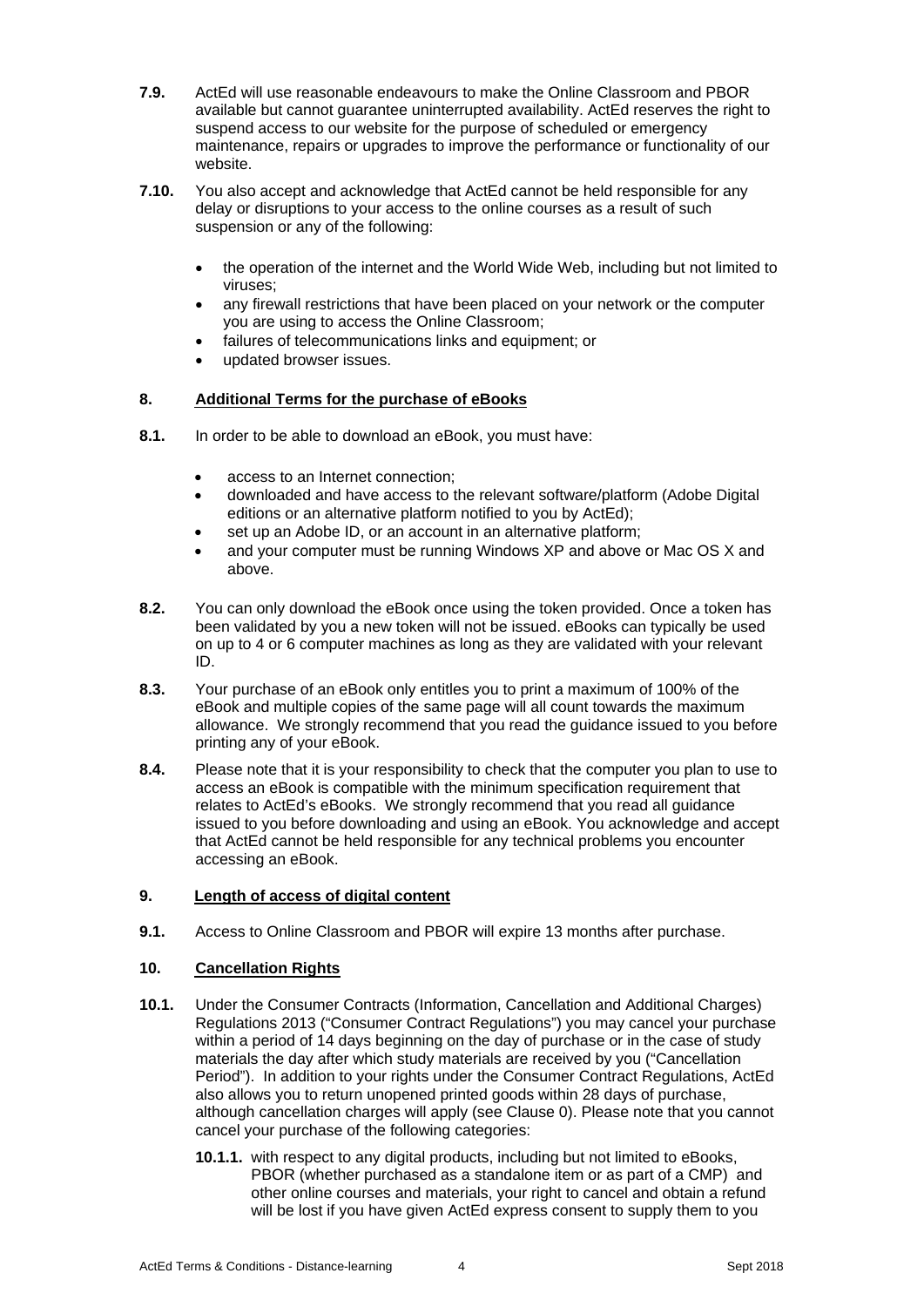during the Cancellation Period or if you access those digital products during the Cancellation Period;

- **10.1.2.** with respect to audio, video or software products if you have removed them from the sealed package in which they were delivered; and
- **10.1.3.** cancellations for printed goods are only available if the pack is returned with the original shrink-wrap intact. If you wish to view a sample of the contents of your pack before opening then please email ActEd@bpp.com and one will be provided.
- **10.2.** If you wish to cancel your purchase of a product bundle which includes both printed products and digital content, then a full refund will not be possible if you access the digital content during the Cancellation Period. The full cost of the digital product will be deducted from the cost that can be reimbursed. For example, if you purchase a CMP which includes PBOR and you access PBOR before returning, unopened the printed course within 28 days, then you will still be liable to pay the full cost of PBOR.
- **10.3.** To cancel your purchase you must notify ActEd of your decision to cancel by a clear statement by email to **ActEd@bpp.com**, by fax to +44 1235 550085, by phone to + 44 1235 550005 or by post to ActEd, McTimoney House, 1 Kimber Road, Abingdon, OX14 1BZ. You may use the attached model cancellation form, but it is not obligatory.

You shall send back the goods to ActEd, McTimoney House, 1 Kimber Road, Abingdon, UK, OX14 1BZ without undue delay and in any event not later than 14 days from the day on which you communicate your cancellation from this contract to us. The deadline is met if you send back the goods before the period of 14 days has expired. Materials must be returned with a copy of the delivery note and a brief explanation of why the goods are being returned.

- **10.4.** You are strongly advised to obtain Proof of Posting, as we are unfortunately unable to refund items that are lost in the post if evidence of postage cannot be provided.
- **10.5.** If you cancel a contract within 14 days, we will reimburse to you all payments received from you, including the costs of delivery (except for the supplementary costs arising if you chose a type of delivery other than the least expensive type of standard delivery offered by us). We may make a deduction from the reimbursement for loss in value of any goods supplied, if the loss is the result of unnecessary handling by you.
- **10.6.** We will make the reimbursement without undue delay, and not later than:
	- (a) 14 days after the day we receive back from you any goods supplied, or
	- (b) (if earlier) 14 days after the day you provide evidence that you have returned the goods, or
	- (c) if there were no goods supplied, 14 days after the day on which we are informed about your decision to cancel this contract.
- **10.7.** ActEd reserves the right to withhold payment of part or all of your Fees until all study materials have been returned to ActEd or if study materials are not returned in a resaleable condition.
- **10.8.** We will make the reimbursement using the same means of payment as you used for the initial transaction, unless you have expressly agreed otherwise; in any event, you will not incur any fees as a result of the reimbursement.
- **10.9.** You will be responsible for payment of any delivery charges incurred in returning the study Materials.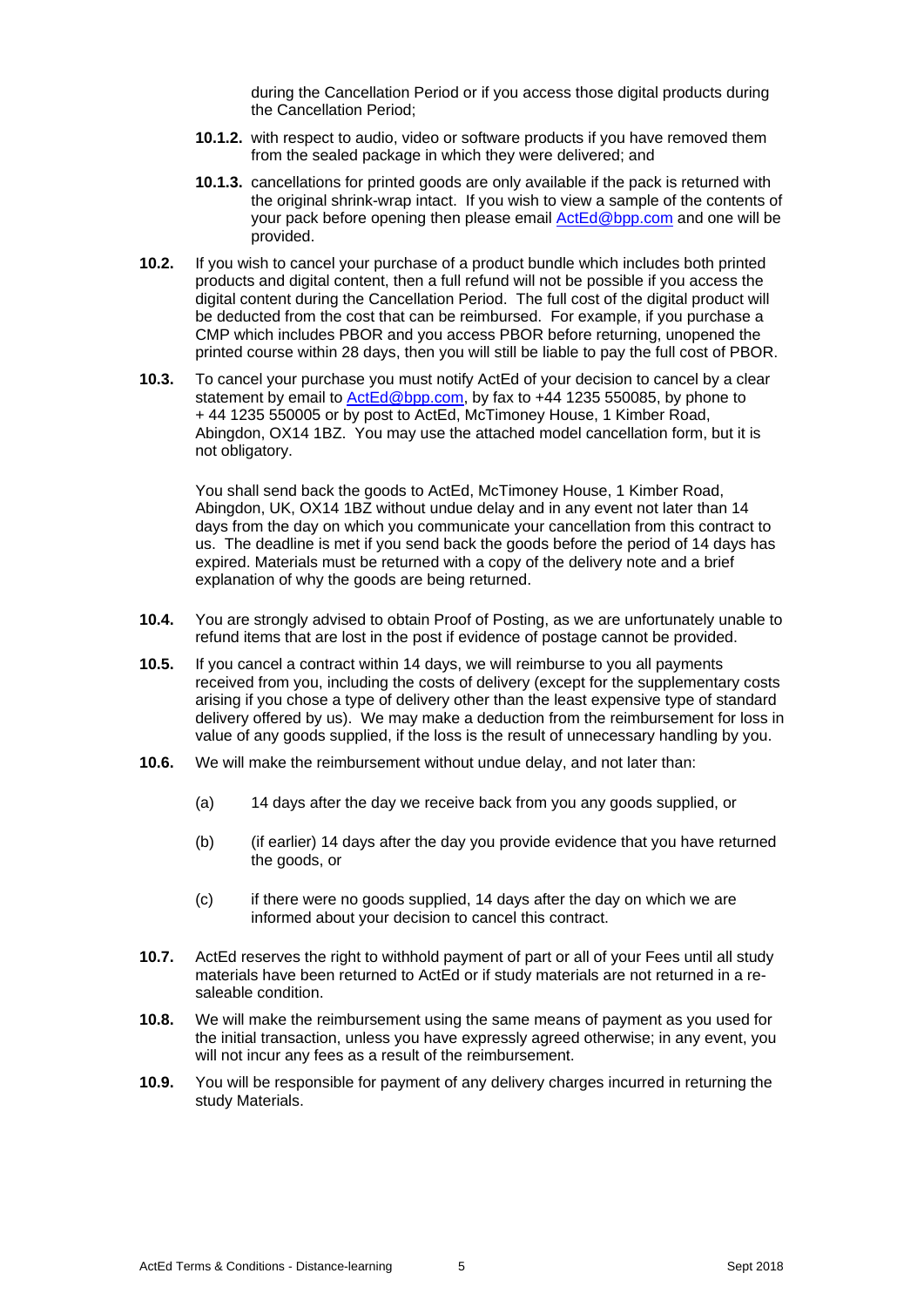- **10.10.** If you cancel your purchase of any study materials within a period of 14 days, ActEd will deduct from any refund the cost of any delivery charges paid by ActEd in relation to the return of the study materials, if applicable, by you to ActEd. If you cancel your purchase of any study materials after such time, ActEd will also deduct from any refund the cost of all applicable delivery charges, including delivery charges paid to deliver the study materials to you, plus an administration fee (10% of the price of the returned goods, maximum £15 per item).
- **10.11.** The study material (excluding text books written and published by third parties) is copyright IFE Ltd and is sold to you for your own exclusive use. You may not hire out, lend, give, sell, store or transmit electronically or photocopy any part of it. You must take care of your material to ensure that it is not used or copied by anyone else at any time. Legal action will be taken if these terms are infringed. In addition, we may seek to take disciplinary action through the profession or through your employer. By applying for a course, you accept these conditions.
- **10.12.** Under no circumstances are study materials transferable.
- **10.13.** In relation to the cancellation of marking services only, the following additional provisions apply:

**(a)** If you begin the performance of services during this 14-day cancellation period, by submitting one or more scripts for marking, an amount equal to the current cost of a marking voucher will be deducted from the reimbursement for every script submitted.

**(b)** Cancellation of Series Marking is only allowed beyond the 14-day period if it is requested before any assignment has been submitted for marking and the final deadline date for the Session has not passed. Neither full nor partial refunds are given after 14 days from purchase once an assignment has been submitted for marking.

**(c)** Cancellation of unused Mock Exam Marking is only allowed beyond the 14-day period if it is requested before a script has been submitted for marking and before the relevant final deadline date has passed.

**(d)** Marking vouchers can be cancelled if they are returned unused to ActEd before the expiry date and a credit note or reimbursement will be issued to the person/company who made the original payment.

#### **11. Change of address or other contact details**

**11.1.** ActEd must be notified in writing of any change in a customer's contact details, including the email address specified on the customer's order form.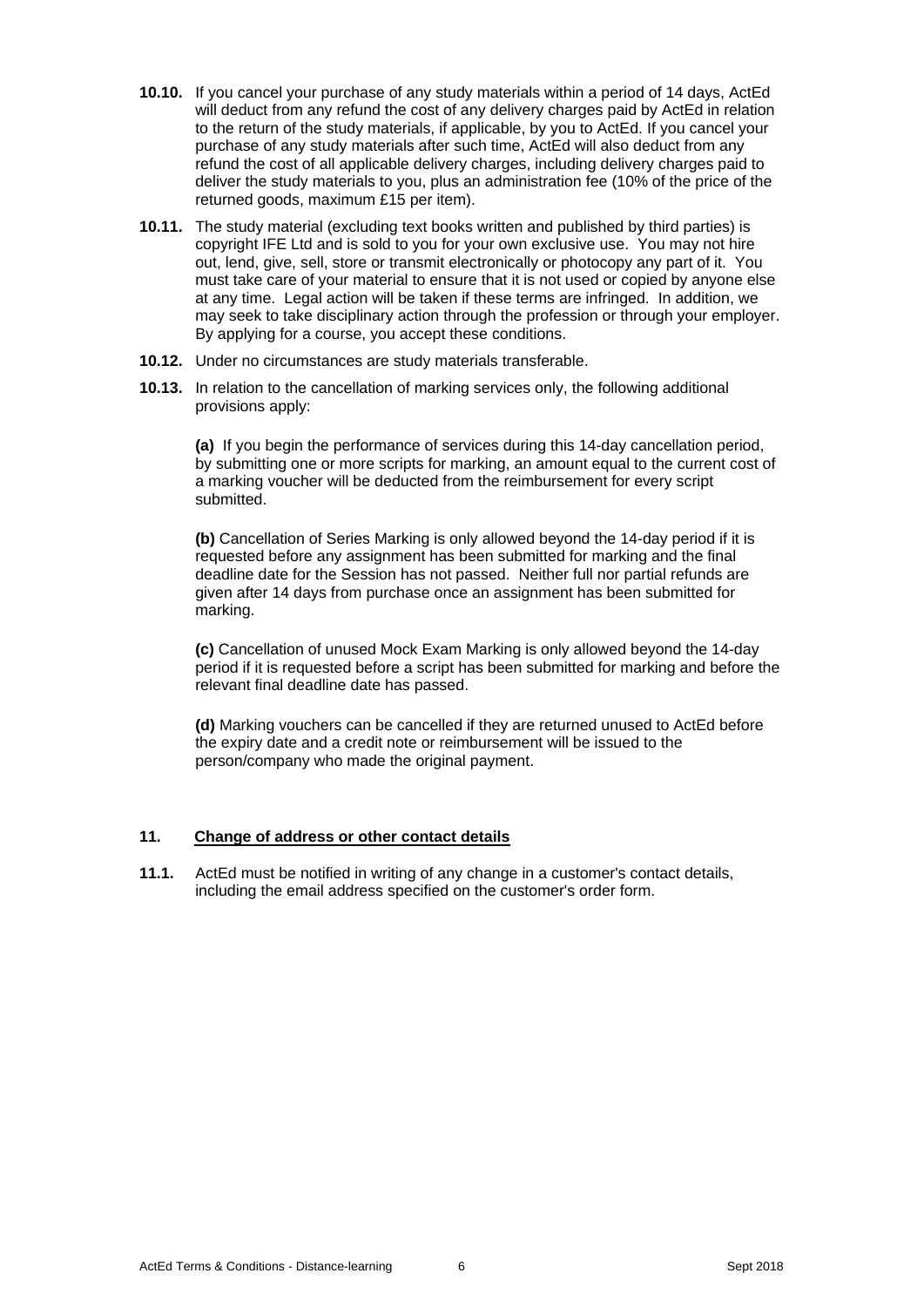### **12. Notices**

- **12.1.** Any notices required to be served by ActEd under these Terms will be deemed properly served if sent via prepaid postage to the postal address, or emailed to the email address, notified by you to ActEd, at ActEd's discretion.
- **12.2.** Any notices required to be served on ActEd by you will be deemed properly served if sent to the address set out at the end of these terms.

# **13. Limitation of Liability**

- **13.1.** The exclusions and limitations of liability contained in these Terms do not apply to a party's liability: (i) for fraud or willful default; (ii) for death or personal injury caused by its negligence; or (iii) where such limitation or exclusion cannot lawfully be excluded.
- **13.2.** Except as set out in these Terms, ActEd shall not be responsible for losses that result from its failure to comply with these Terms including, but not limited to, losses that fall into the following categories:
- **13.2.1.** indirect or consequential losses;
- **13.2.2.** loss of income or revenue;
- **13.2.3.** loss of business;
- **13.2.4.** loss of anticipated savings; or
- **13.2.5.** loss or corruption of data.
- **13.3.** ActEd is not responsible to you for any data that you lose as a result of accessing the Online Study Materials. It is your responsibility to ensure that you regularly save and back up all data which you hold on the computer from which you are accessing the Online Study Materials.
- **13.4.** Save as otherwise set out in this section "Limitation of liability", ActEd's maximum aggregate liability to you for any claims that you may have against ActEd for direct loss in contract, tort or otherwise arising out of or in connection with these Terms, your use of the Study Materials and any technical support shall be limited to the amount of the Fee which has been paid, or is payable, by you or on your behalf.
- **13.5.** ActEd will not be held responsible for any delay or failure to comply with its obligations under these conditions if the delay or failure arises from any cause which is beyond its reasonable control. This condition does not affect your statutory rights.
- **13.6.** Each provision in this Clause 9 shall be construed separately as between you and ActEd. If any part is held to be unreasonable, inapplicable, or unenforceable, but would be valid if some part thereof was deleted such provision shall apply but with such modification as may be necessary to make it valid and effective.

## **14. Warranty**

- **14.1.** ActEd expects you to take reasonable care to verify that the Study Material in question will meet your needs. ActEd does not make any commitment to you that you will obtain any particular result from your use of the Study Materials.
- **14.2.** ActEd does not make any representation, guarantee or commitment to you that the Study Materials will be error free.
- **14.3.** ActEd does not make any commitment that the Study Materials will be compatible with or operate with your software or hardware.
- **14.4.** All representations, warranties and/or terms and/or commitments not expressly set out in these Terms (whether implied by law, conduct, and statute or otherwise) are hereby excluded to the maximum extent permissible by law.

#### **15. Data Protection**

**15.1.** ActEd will process the information it receives from you or otherwise holds about you in accordance with these Terms and its privacy policy. You consent to the use by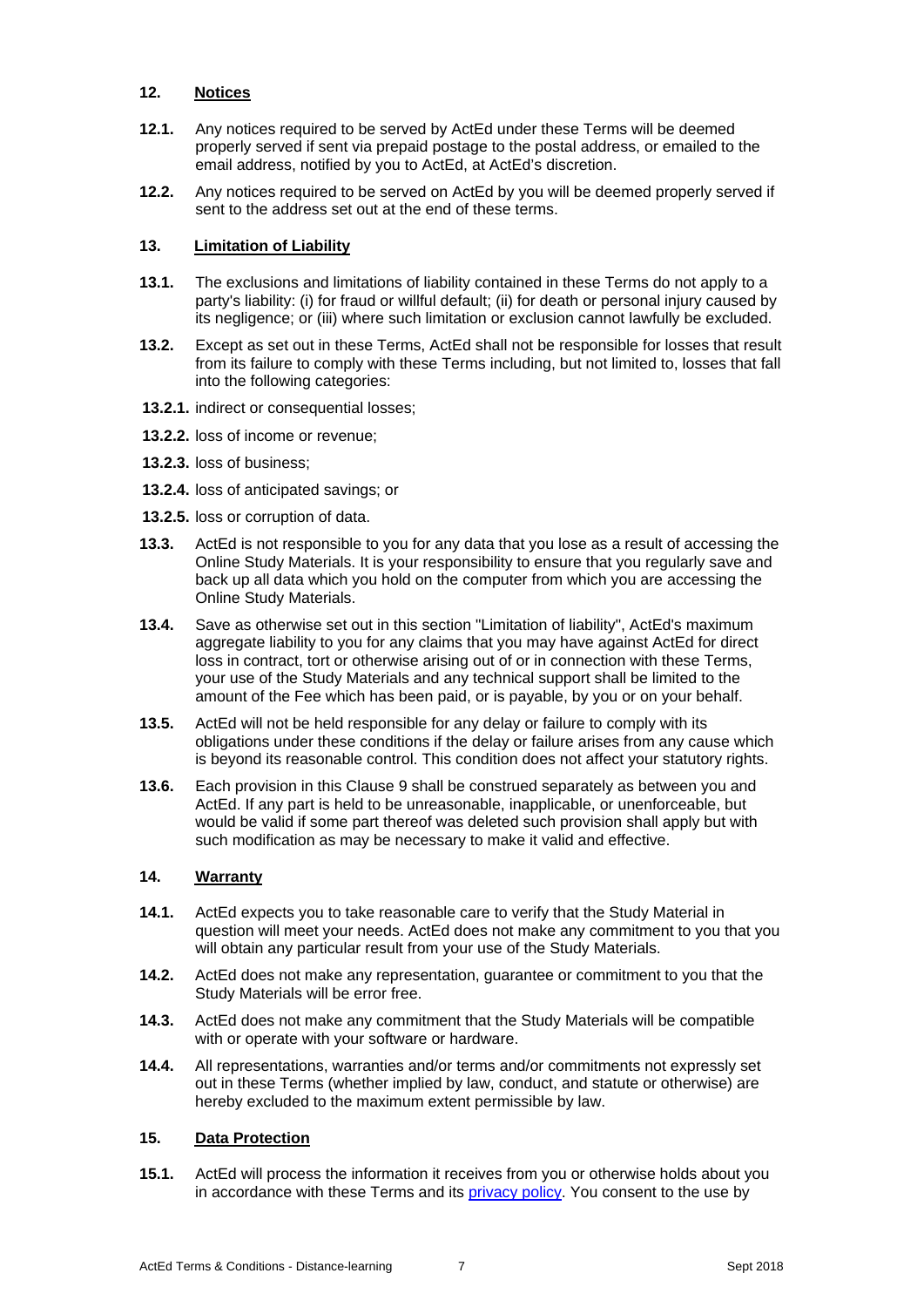ActEd of such information in accordance with these Terms and ActEd's privacy policy. ActEd will use such information including but not limited to:

- perform its obligations and enforce its rights under these Terms:
- contact you by email, telephone or post to inform you about other products or services which may be of interest to you;
- inform you of feedback and test results; and
- communicate with your employer regarding your progress, results and attendance, unless you request otherwise when you place an order;
- ActEd may share your information with its agents and service providers for these purposes.
- **15.2.** Unless you contact us to request otherwise, you agree that ActEd may share the information you provide with other members of the BPP group of companies, who may contact you by email, telephone or post to inform you about other products or services which may be of interest to you. Some members of the BPP group of companies are located outside the European Economic Area in countries providing a lower standard of data protection.
- **15.3.** You have the right to receive details of the personal information held by ActEd. You will not have to pay a fee to access your personal data (or to exercise any of the other rights). However, we may charge a reasonable fee if your request is clearly unfounded, repetitive or excessive. Alternatively, we may refuse to comply with your request in these circumstances.
- **15.4.** In the event that you do not wish to receive correspondence from ActEd or any member of the BPP group of companies, a written request or email should be sent to the contact details set out at the end of these Terms.

#### **16. Validity**

**16.1.** If any provision of this Agreement is held to be invalid or unenforceable by any tribunal of competent jurisdiction, the remaining provisions shall not be affected and shall be carried out as closely as possible according to the original intent.

#### **17. Disclaimer**

**17.1.** The Study Materials are for educational purposes only. ActEd will not accept any responsibility to any party for the use of these Study Materials for any purpose other than for educational purposes, including but not limited to the giving of advice by you to any third party.

### **18. Jurisdiction**

**18.1.** This Agreement shall be governed by the laws of England & Wales. The parties to this Agreement irrevocably submit to the exclusive jurisdiction of the English Courts for the determination of disputes arising under this Agreement.

#### **19. General**

- **19.1.** ActEd may update or amend these Terms from time to time to comply with law or to meet its changing business requirements without notice to you. Any updates or amendments will be posted on our website.
- **19.2.** These Terms supersede any other terms and conditions previously published by us and any other representations or statements made by us to you, whether oral, written or otherwise.
- **19.3.** You may not assign or sub-contract any of your rights or obligations under these Terms to any third party unless we agree in writing.
- **19.4.** ActEd may assign, transfer or sub-contract any of its rights or obligations under these Terms to any third party at its discretion.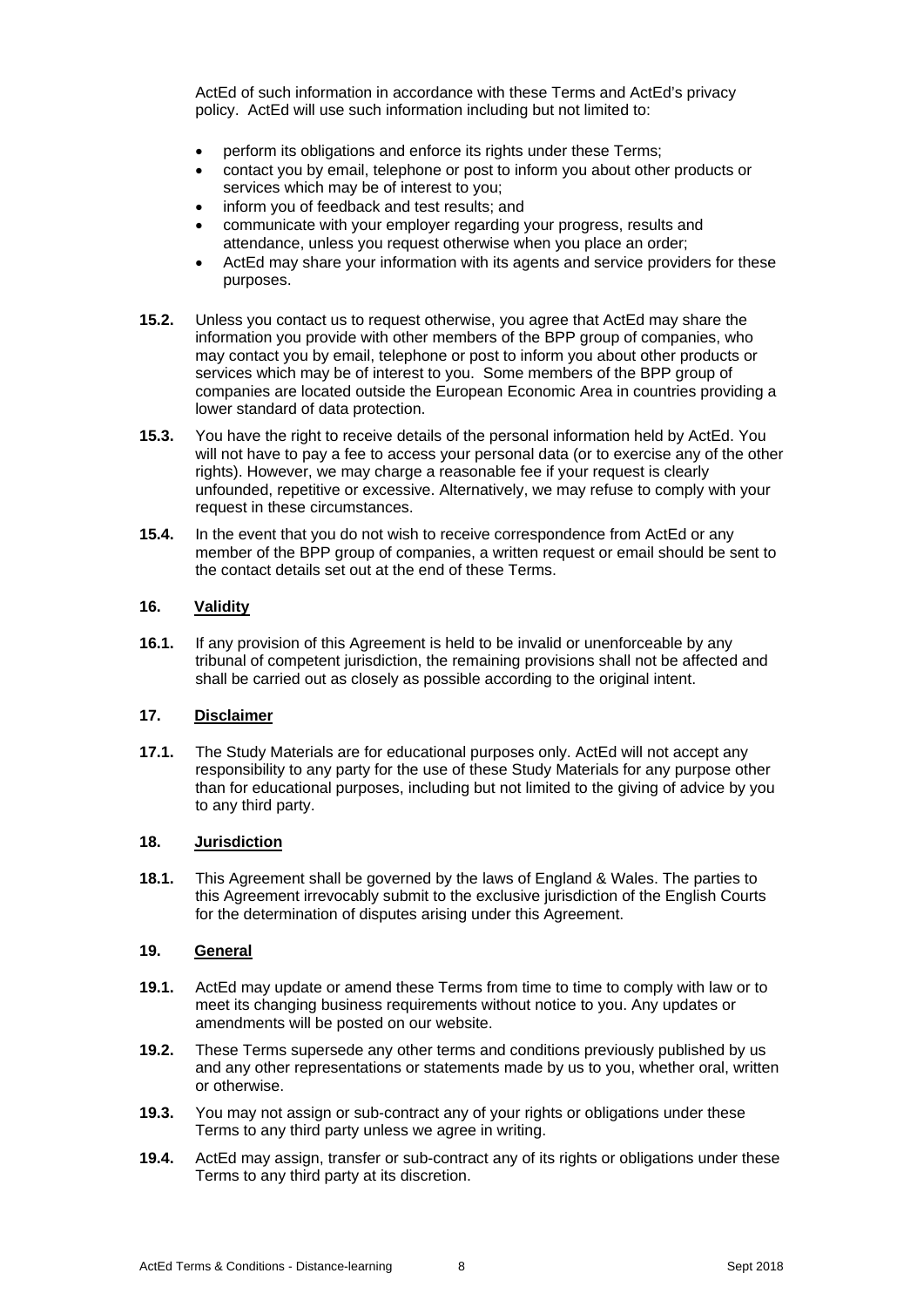- **19.5.** No relaxation or delay by ActEd in exercising any right or remedy under these Terms shall operate as waiver of that right or remedy or shall affect its ability to subsequently exercise that right or remedy. Any waiver must be agreed by ActEd in writing.
- **19.6.** If any of these Terms are found to be illegal, invalid or unenforceable by any court of competent jurisdiction, the rest of these Terms shall remain in full force and effect.
- **19.7.** The agreement between you and ActEd which is set out in these Terms is not intended to be for the benefit of any third party, and shall not be exercised by any other person under the Contract (Rights of Third Parties) Act 1999 or otherwise.
- **19.8.** ActEd's Complaints Procedure can be found here.

# **20. Contact Details**

| Telephone: | 01235 550005           |
|------------|------------------------|
| Fax:       | 01235 550085           |
| Email:     | ActEd@bpp.com          |
| Post:      | ActEd                  |
|            | <b>McTimoney House</b> |
|            | 1 Kimber Road          |
|            | Abingdon               |
|            | <b>OX14 1BZ</b>        |